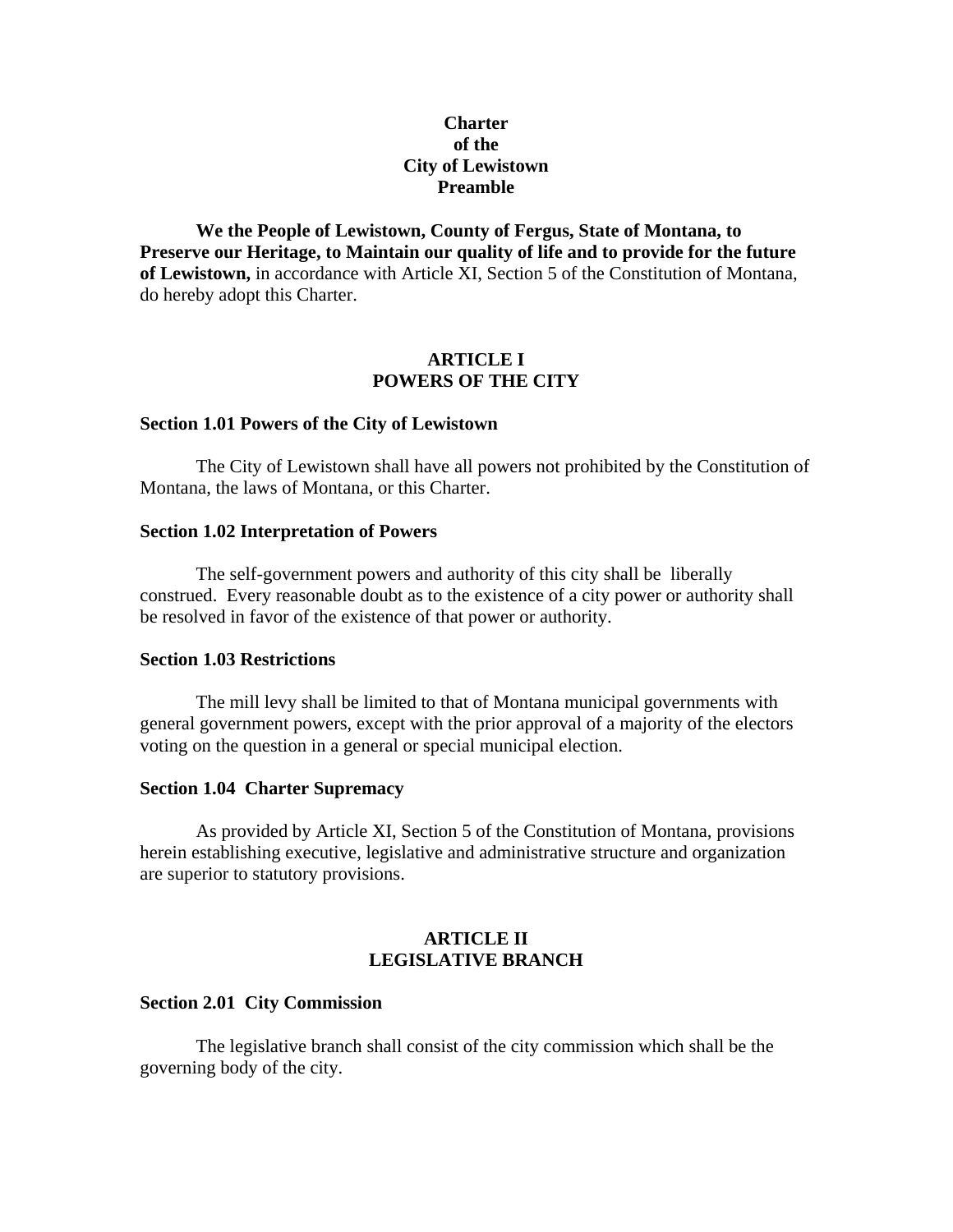# **Section 2.02 Composition**

The City of Lewistown shall have a city commission of seven (7) members, two of whom shall be elected from each of three (3) wards and one (1) who shall be elected at large.

# **Section 2.03 Qualifications for Office**

 Every resident of the City of Lewistown who is 18 years of age or older, a citizen of Montana and a qualified elector pursuant to Article IV, Section 2 of the Montana Constitution is eligible to hold the office of commissioner for the ward in which he or she resides or the office of the Commissioner elected at large.

# **Section 2.04 Term of Office**

 Members of the commission shall be elected for four (4) year overlapping terms of office.

# **Section 2.05 Election**

 Local government elections shall be conducted on a nonpartisan basis. With the exception of the member elected at large, commission members shall be elected by wards in which candidates must reside and which are apportioned by population. One commission member from each ward shall be elected every two years.

# **Section 2.06 Vacancy in Office**

The office of commissioner becomes vacant as prescribed by law.

# **Section 2.07 Removal from Office**

 A commissioner may be removed from office by a finding, adopted by the affirmative vote of four (4) commissioners, that the office has become vacant as prescribed by law, or by the recall of the commissioner by the electors of Lewistown, as prescribed by law.

## **Section 2.08 Filling Vacancy on the Commission**

 When a vacancy occurs in the office of commissioner, the position shall be considered open and subject to nomination and election at the next general municipal election, except the term of office shall be limited to the unexpired term of the person who originally created the vacancy. Pending such election and qualification, the commission shall appoint within 30 days of the vacancy, by the affirmative vote of four (4) commission members, a person possessing the qualifications for office required by law and this Charter to hold the office until the successor is elected and qualified.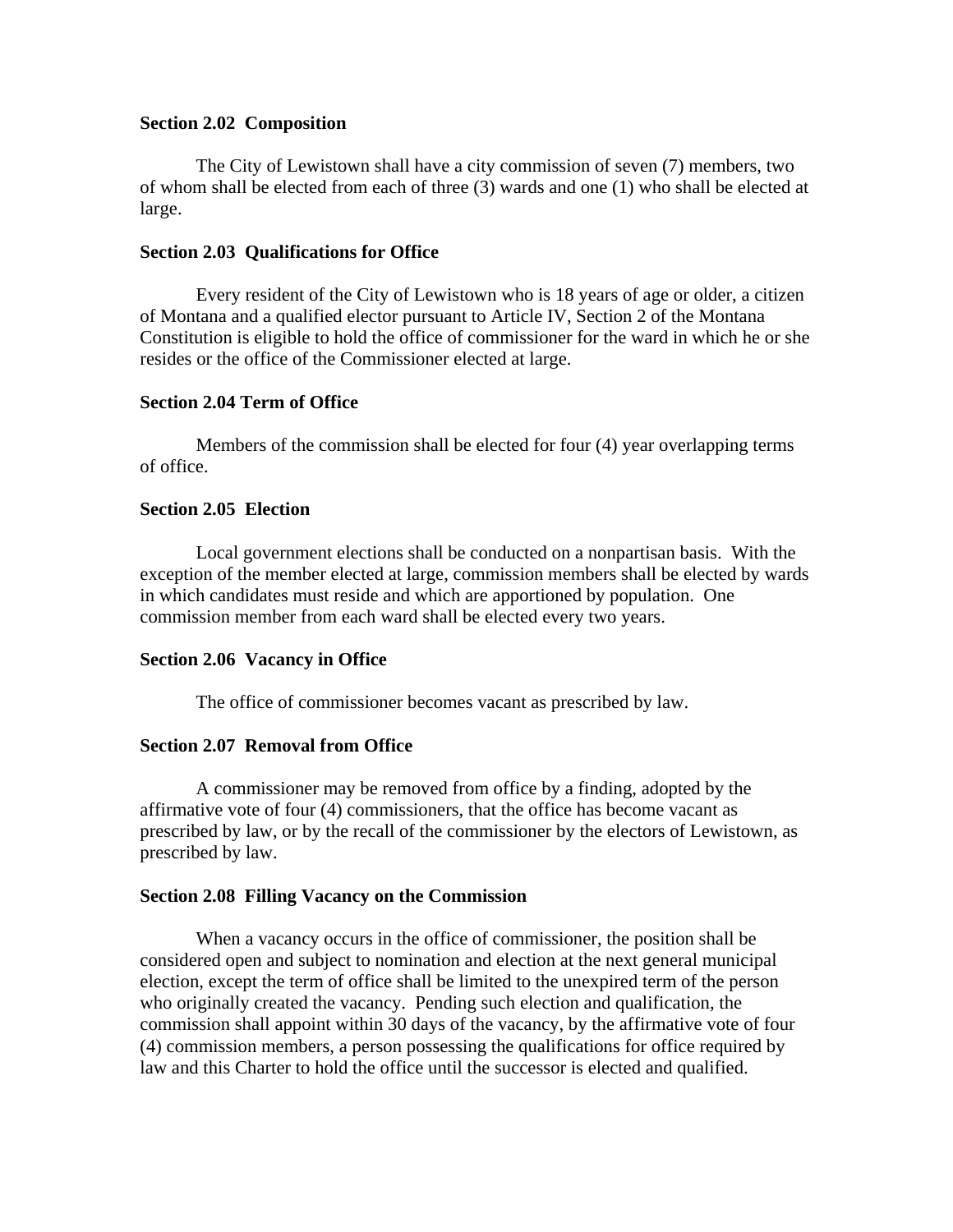### **Section 2.09 Chairman of the Commission**

 The commission members shall select a chairman from the members of the commission.

# **Section 2.10 Powers and Duties**

 1. The commission shall be the legislative and policy determining body of the city. All governing powers of the city shall be vested in the city commission except as otherwise provided by law or this Charter, and the commission shall provide for the exercise thereof and for the performance of all duties and obligations imposed by law or this Charter.

 2. All members of boards, other than temporary advisory committees established by the manager, shall be appointed by the commission.

### **Section 2.11 Legislative Action**

 The affirmative vote of four (4) members of the commission shall be required for all official actions of the commission. A minimum of four (4) commission members must be present when official actions are taken by the commission.

### **Section 2.12 Procedure**

 The commission shall establish its rules of procedure and the time and place of meetings by resolution.

### **Section 2.13 Compensation**

 The compensation of the commission shall be set by resolution of the city commission.

# **ARTICLE III EXECUTIVE BRANCH**

#### **Section 3.01 The Manager**

 The manager, who shall be the chief executive and chief administrative officer of the city, shall be appointed by the commission for an indefinite term on the basis of merit only and may be removed only by the affirmative vote of four(4) members of the commission.

## **Section 3.02 Duties of the Manager**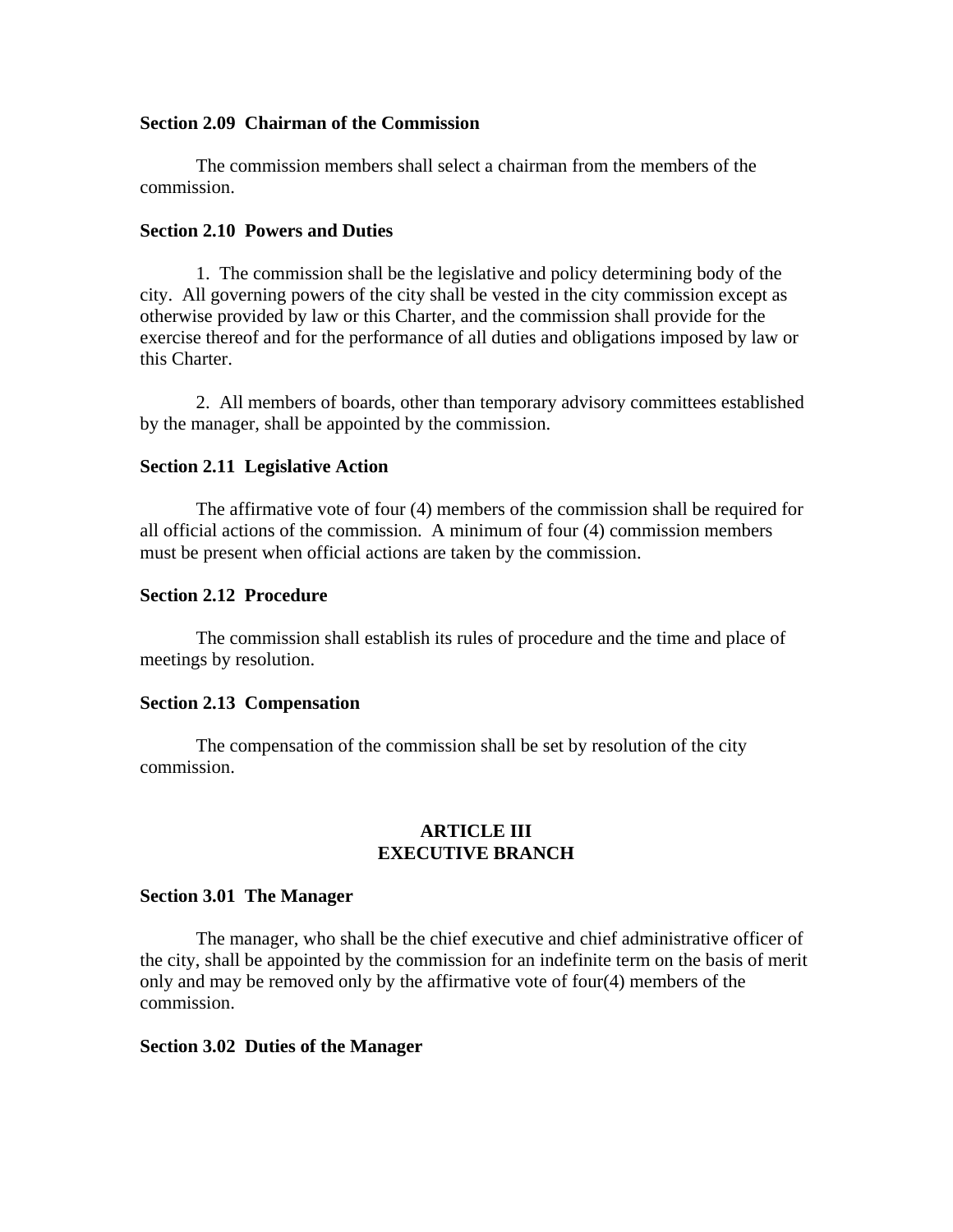The manager shall:

1. enforce laws, this Charter, and resolutions;

2. perform the duties required by law, this Charter, ordinance or resolution;

3. administer the affairs of the city government;

4. direct, supervise and administer all departments, agencies and offices of the city except as otherwise provided by law, this Charter or ordinance;

5. carry out all policies established by the commission;

6. prepare the commission agenda;

7. recommend measures to the commission;

8. report to the commission on the affairs and financial condition of the city government; 9. execute bonds, notes, contracts and written obligations of the commission, subject to the approval of the commission;

10. report to the commission as the commission may require;

11. attend commission meetings and may take part in the discussion, but may not vote;

12. prepare and present the budget to the commission for its approval and execute the budget adopted by the commission;

13. appoint, suspend and remove all employees of the city except as otherwise provided by law or ordinance;

14. appoint members of temporary advisory committees established by the manager.

## **Section 3.03 Administrative Duties**

 Employees appointed by the manager and his or her subordinates shall be administratively responsible to the manager. Neither the commission nor any of its members may dictate the appointment or removal of any employee whom the manager or any subordinates are empowered to appoint. Except for the purpose of inquiry or investigation under this Charter, the commission or its members shall deal with the city employees who are subject to the direction and supervision of the manager solely through the manager, and neither the commission nor its members may give orders to any such employees, either publicly or privately.

# **Section 3.04 Compensation**

 The compensation of the manager shall be set by resolution of the City Commission.

# **ARTICLE IV JUDICIAL BRANCH**

# **Section 4.01 City Court**

There shall be a city court as prescribed by law.

# **ARTICLE V**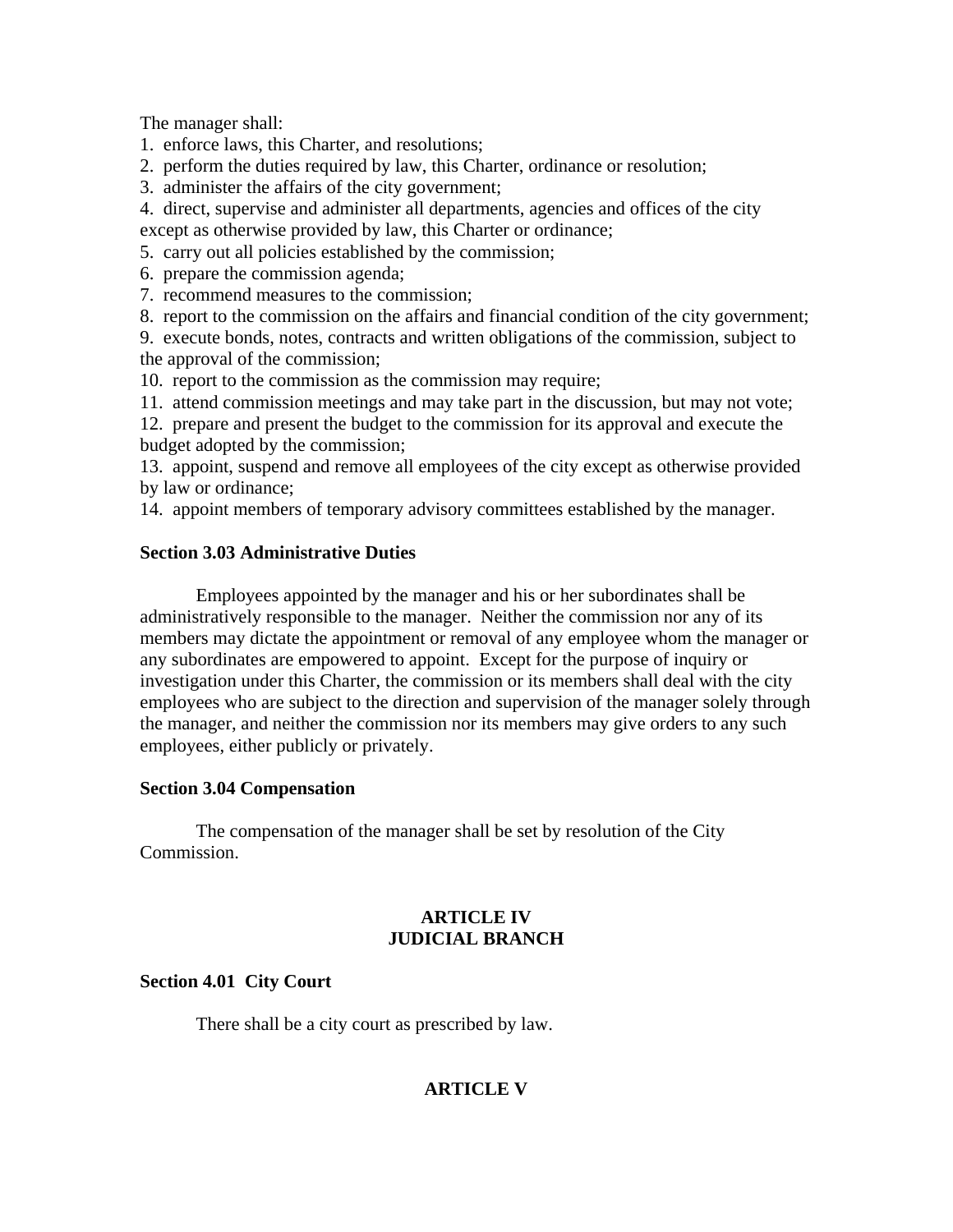### **DEPARTMENT STRUCTURE**

## **Section 5.01**

The organization of city departments shall be prescribed by ordinance.

# **ARTICLE VI GENERAL PROVISIONS**

### **Section 6.01 Amendment of Charter**

This Charter may be amended only as prescribed by law.

### **Section 6.02 Effective Date**

This Charter shall become effective on January 5, 1998.

# **Section 6.03 Oath of Office**

 Before assuming the duties of office, all elected city officials shall take and subscribe to the oath of office as prescribed in Article III, Section 3 of the Constitution of Montana.

#### **Section 6.04 Severability**

 If any provision of the Charter is held invalid, the other provisions of this Charter shall not be affected thereby. If the application of the Charter, or any part of its provisions, to any person or circumstance is held invalid, the application of the Charter and its provisions to other persons or circumstances shall not be affected thereby.

## **ARTICLE VII TRANSITIONAL PROVISIONS**

## **Section 7.01 General Transition**

 Transition to this charter form of government shall be as prescribed by law. The Lewistown Study Commission shall provide for such transition with an advisory plan consistent with law. The provisions of this transition article shall not be published as part of the Charter after January 1, 1999.

## **Section 7.02 Continuation in Office**

 No current city employee shall lose employment solely because of the adoption of this Charter. All persons holding elective office at the time this Charter is adopted may